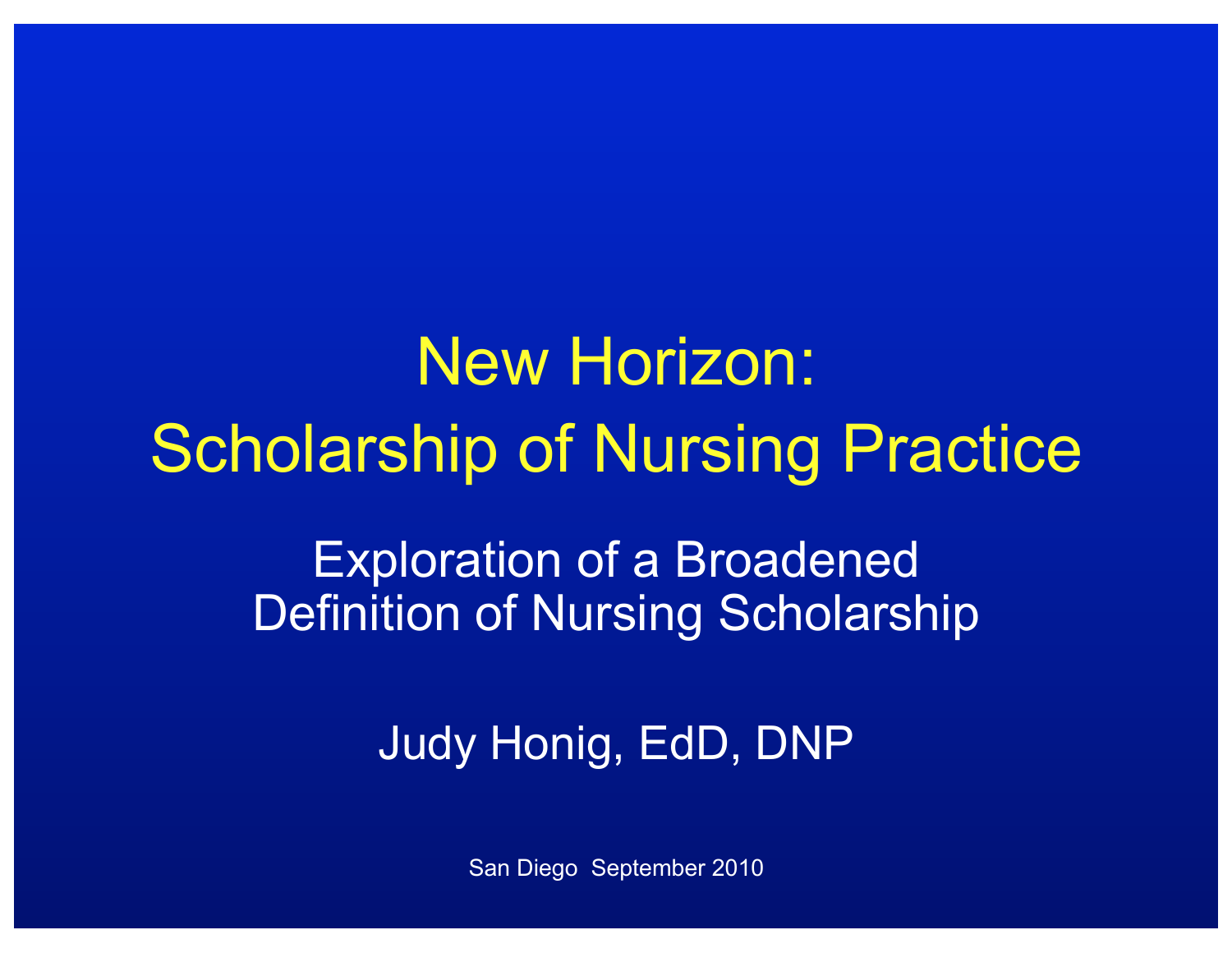#### Emerging New Forms of **Scholarship**

- National movement of the DNP
	- Shift toward doctoral education for practice
	- DNP as the terminal degree for nursing practice
- New reality in nursing education and practice
	- Practice doctorate becomes the norm in service and in academia
	- Roles of APRNs are evolving
	- Practice models are growing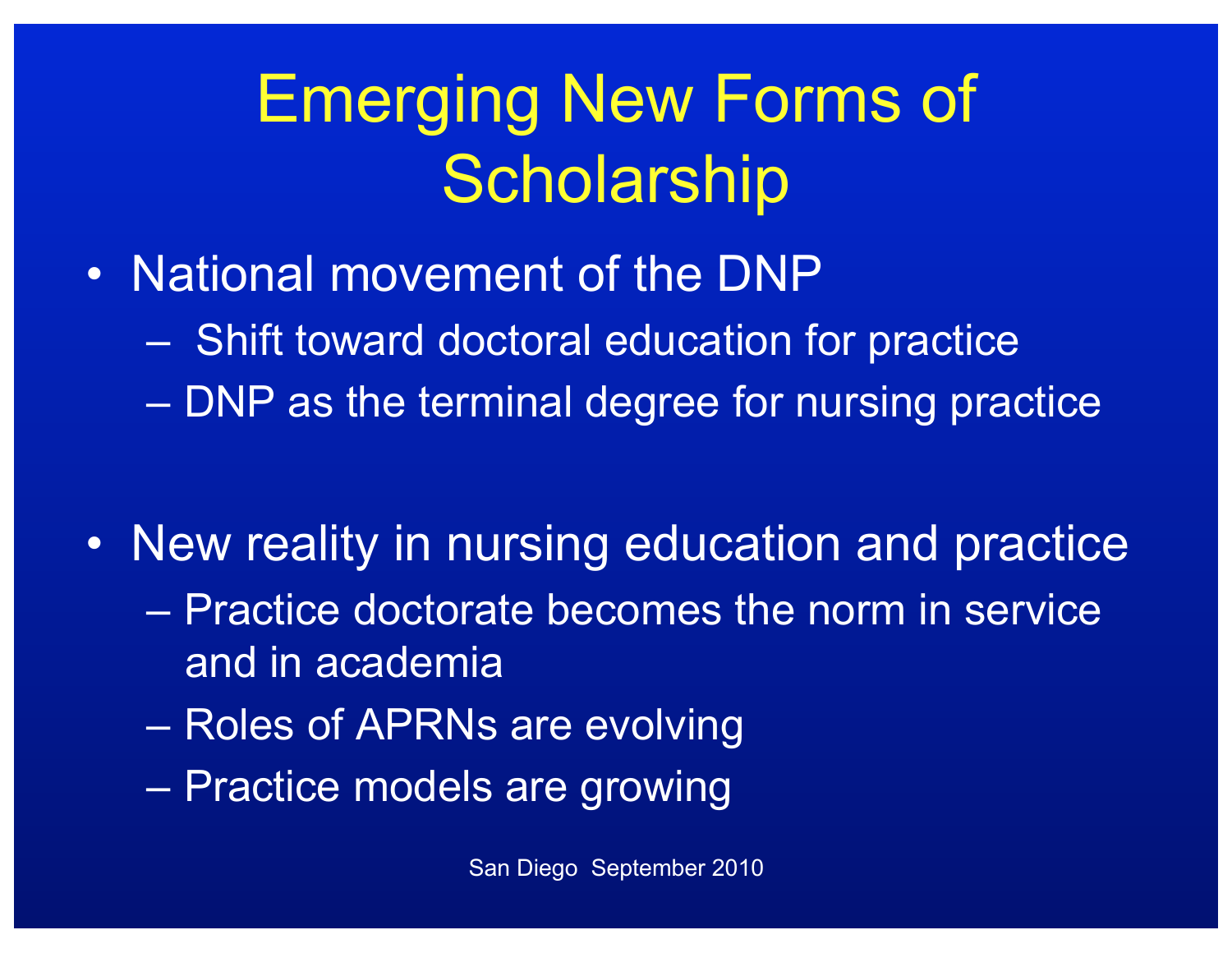### Prevailing Environment for Nursing **Scholarship**

- Academia establishes the norm for scholarship
	- Developed and shared within the academic community
- Scholarship in the academy depends upon knowledge production
- Activities focus on traditional research methodology and outcomes that result from independent research
	- Clinical research is not a proxy for clinical scholarship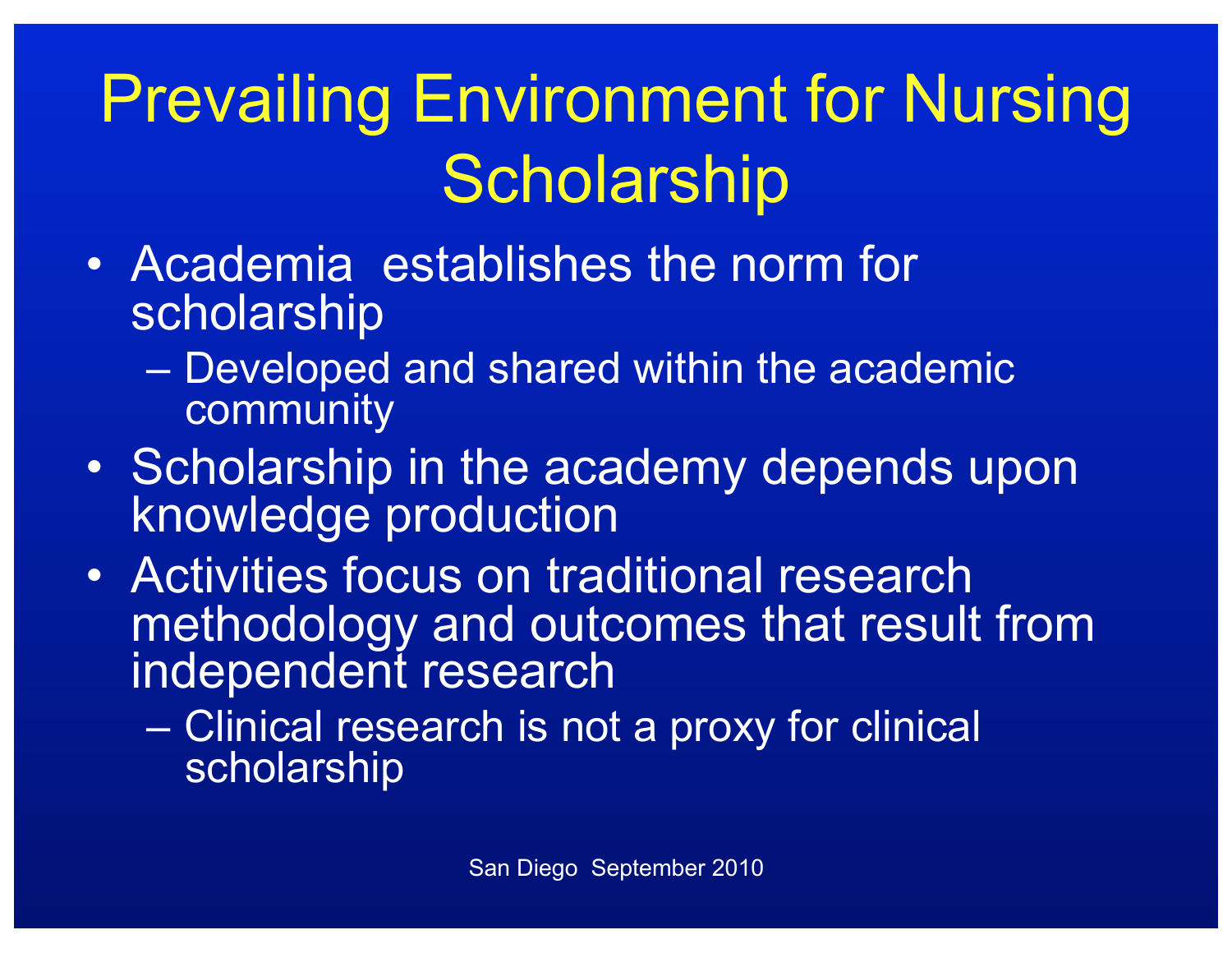# Times in Transition: Opportunity to Redefine

- Changing context is a time to influence the direction
- Clinical scholars can contribute to knowledge in ways that fall outside of traditional definitions of nursing scholarship
- Nursing practice is fundamental to the discipline and to clinical scholarship
- Outcomes of clinical scholarship are derived from practice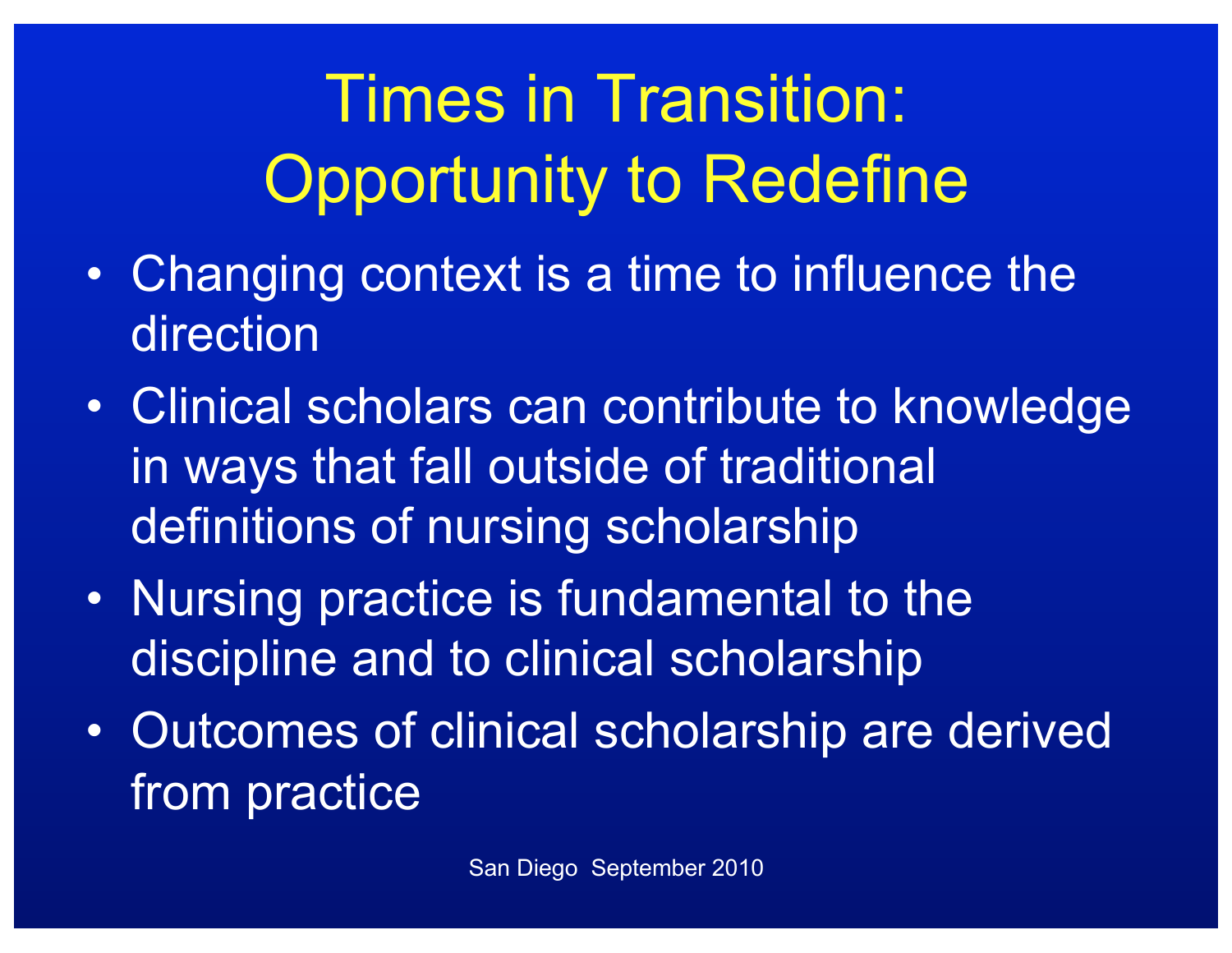# **Challenge**

- Powerful status quo in the nursing discipline
	- Educated and socialized in the dominant research-centered environment
- Activities remain focused on traditional research methodology and outcomes from independent research
- Broadened definition of nursing scholarship needs to be fostered from within the discipline
- Gain legitimacy in the community of scholars
	- Create and recognize new ways of knowledge
	- Garner consensus across the profession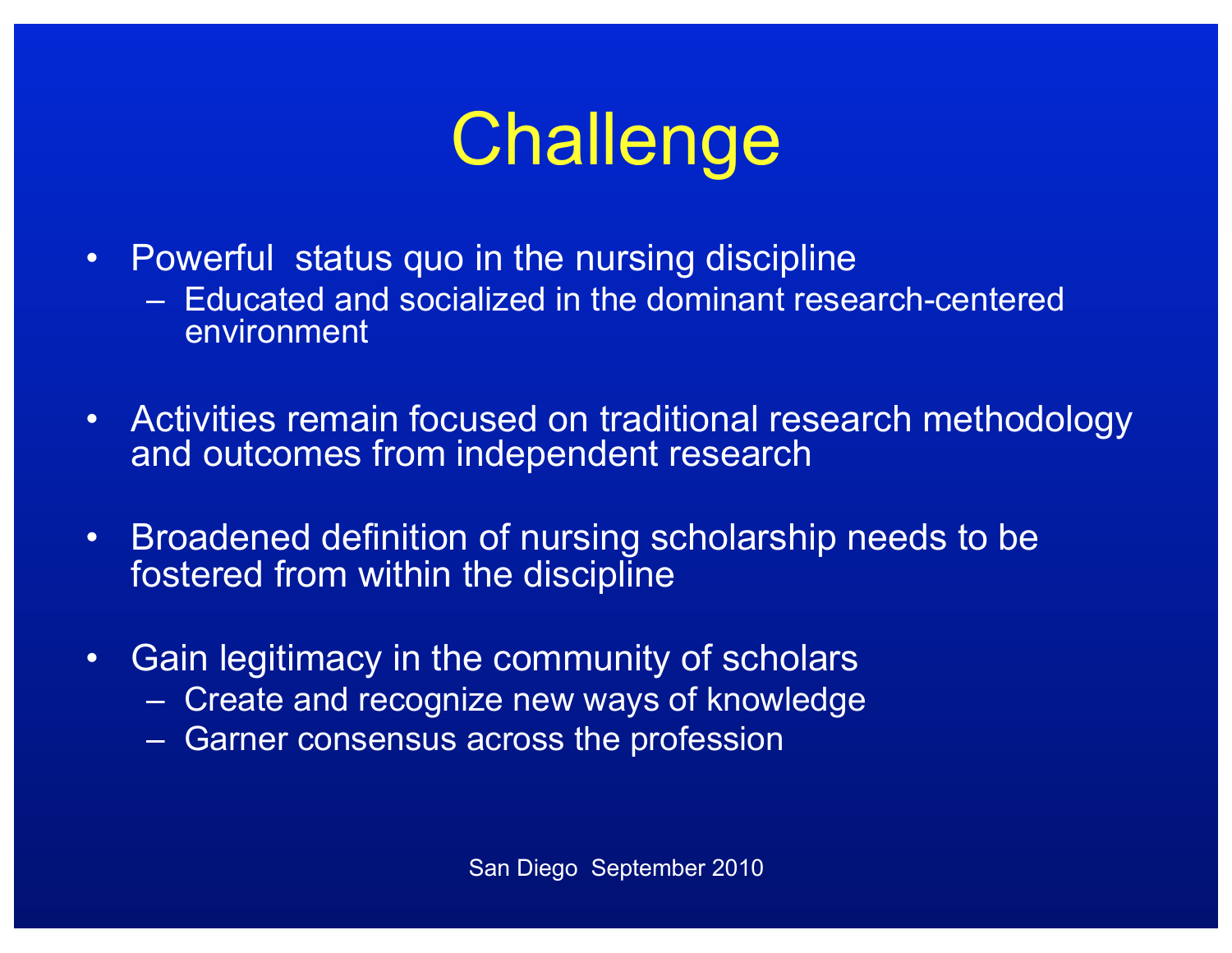Critical Appraisal of Nursing Scholarship is not New

- Models of nursing scholarship have been examined
- Frameworks to define a broadened perspective have been posited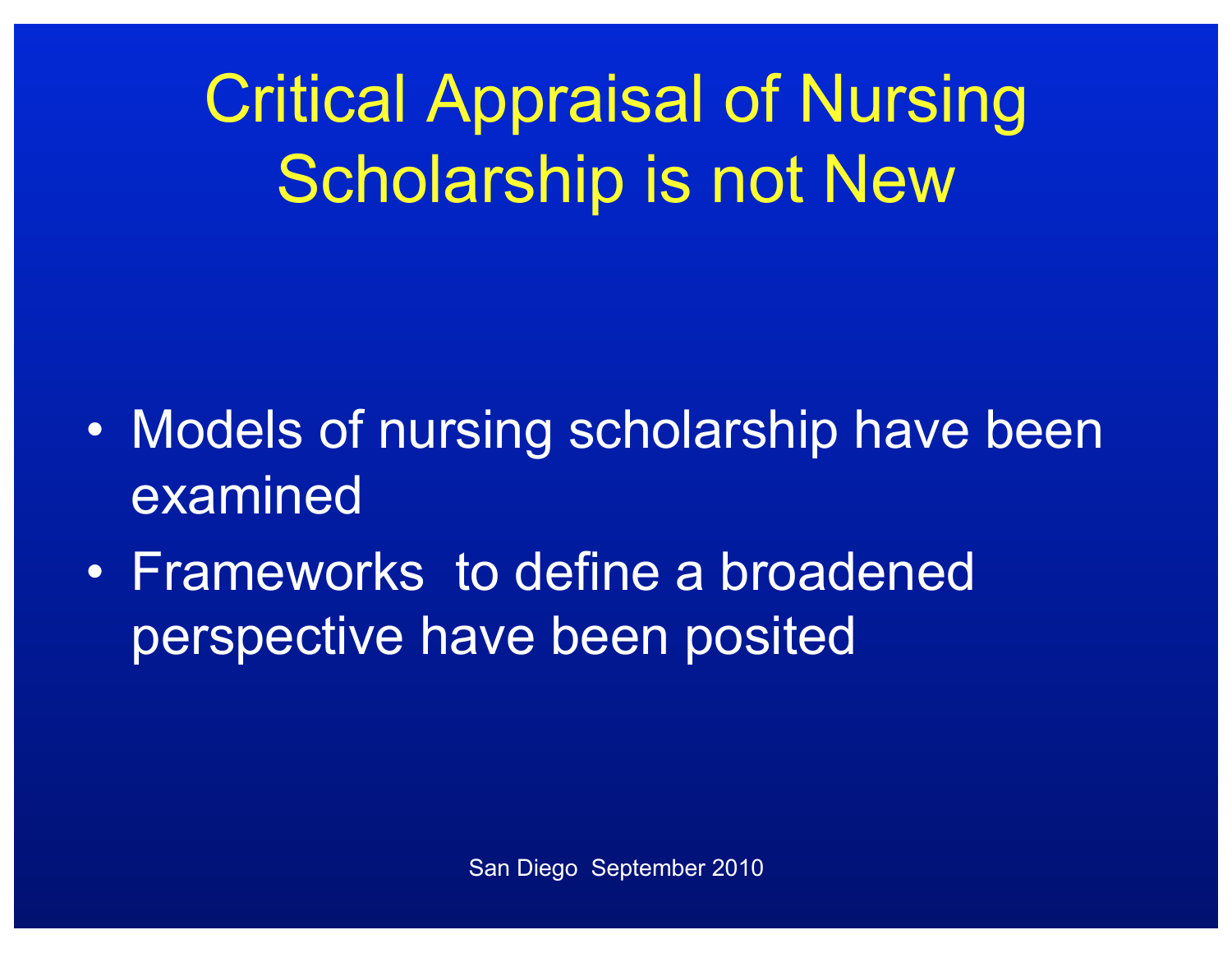# AACN on Nursing Scholarship

- AACN (1999) based their definition on Boyer's model
	- Research-orientation with emphasis on the Scholarship of **Discovery**
- Scholarship in nursing can be defined as those activities that systematically advance the teaching, research, and practice of nursing through rigorous inquiry that
	- is significant to the profession
	- is creative
	- can be documented
	- can be replicated or elaborated
	- can be peer-reviewed through various methods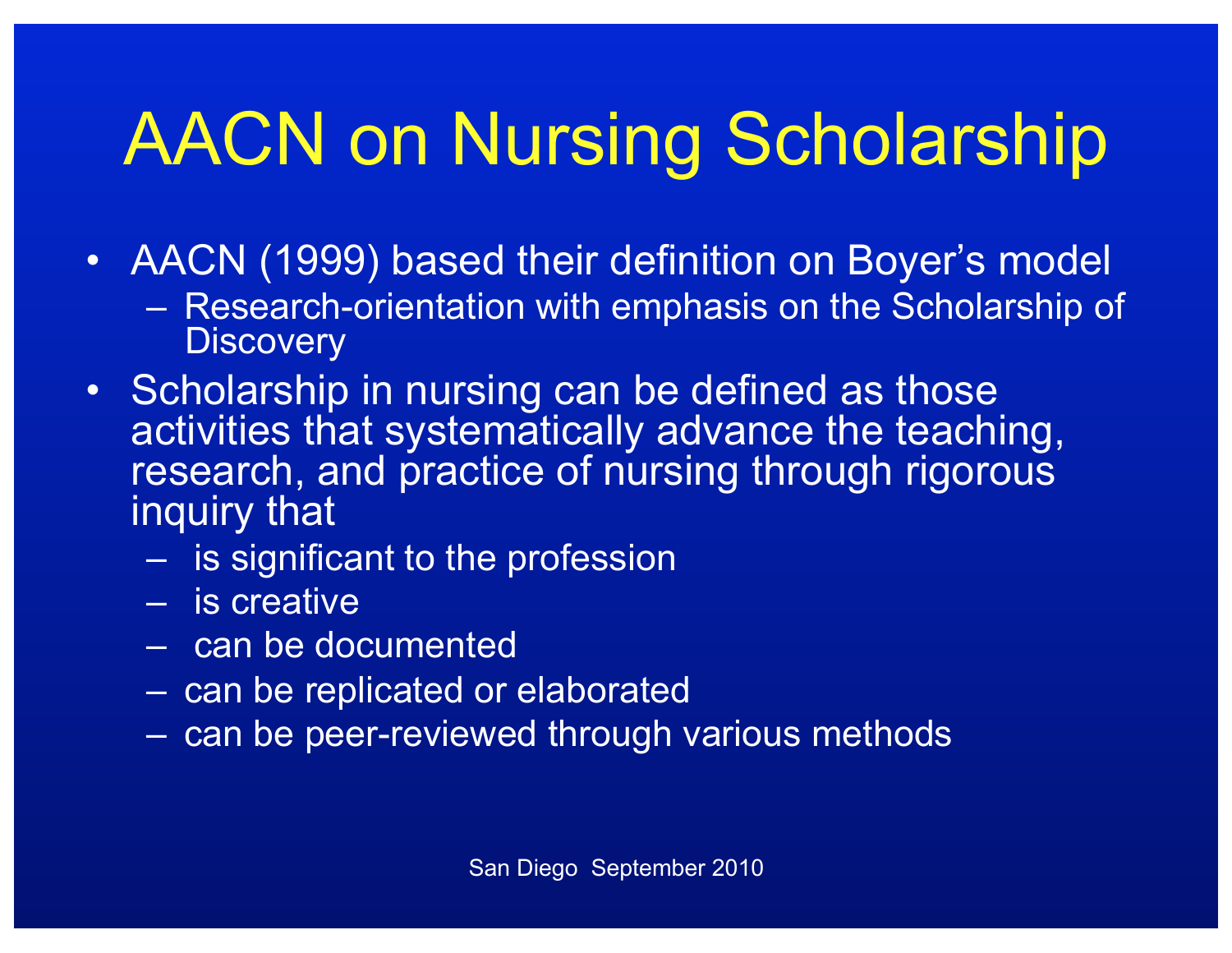#### Nursing Scholarship using Boyer's Framework

- One narrow interpretation of Boyer's model designates clinical scholarship as the scholarship of application
	- Evidence of clinical expertise
	- Application of standards
	- Participation in quality improvement projects
- Boyer's model has great potential to provide the framework for a richer and more inclusive definition of nursing scholarship
- Use of Boyer's conceptualization of overlapping, not mutually exclusive, with an emphasis **equally important areas**
	- Scholarship of discovery
		- Traditional research
	- Scholarship of integration
		- Interdisciplinary connections of research across disciplines
	- Scholarship of application
		- Using research in practice
	- Scholarship of teaching
		- Teaching to achieve optimal learning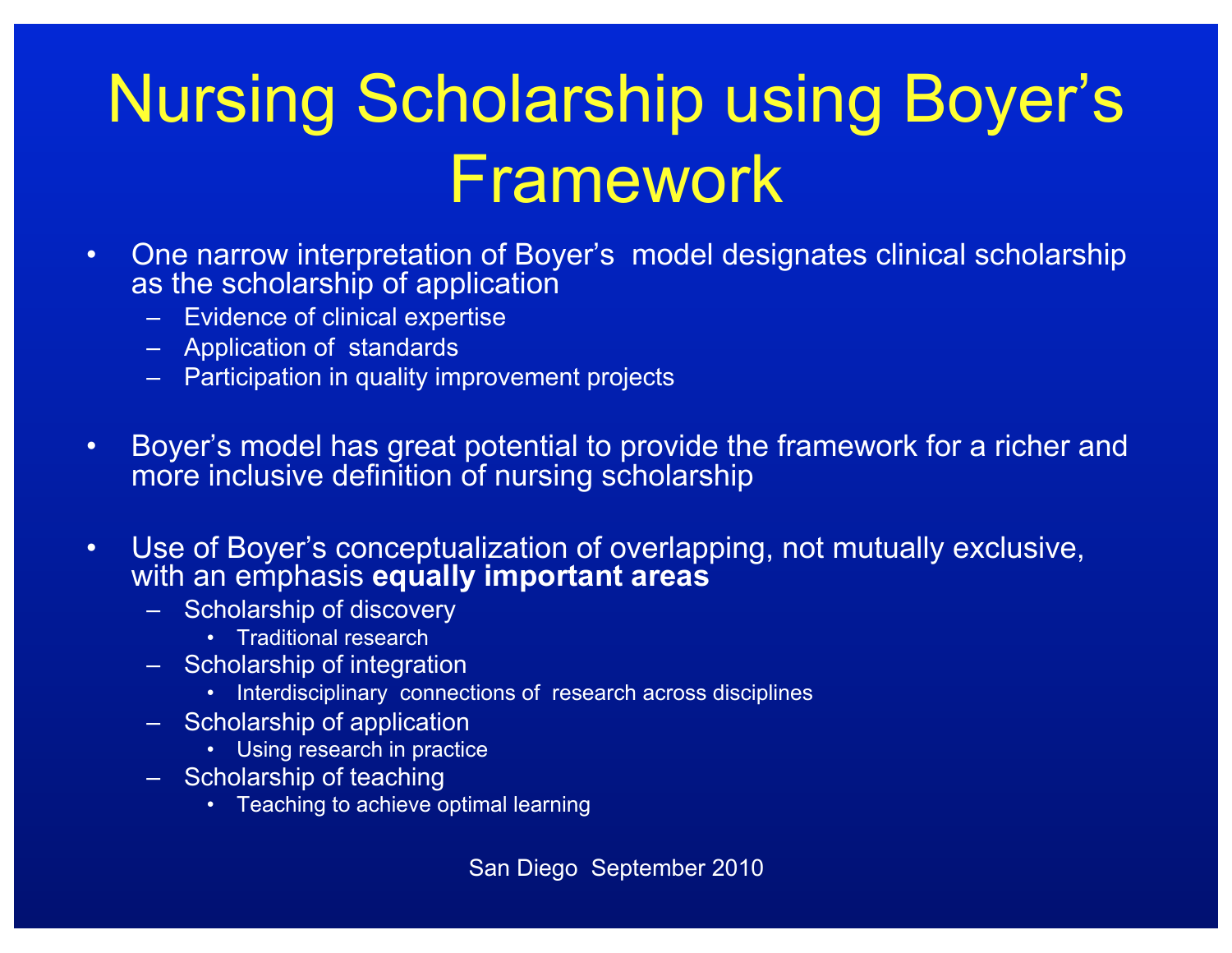# Sigma Theta Tau on *Clinical*  **Scholarship**

- Examination of *clinical scholarship*
- Intellectual process that incorporates "inquiry and reflection" to critically examine practice
- STTI Clinical Scholarship Task Force describes clinical scholarship as including
	- identification of desired outcomes
	- use of systematic observation
	- scientifically-based methods to identify and solve clinical problems
	- the substantiation of practice and clinical decisions with reference to scientific principles, current research, consensus-based guidelines, quality improvement data and other forms of evidence
	- evaluation, documentation and dissemination of outcomes and improvements in practice through a variety of mechanisms including publication, presentations, consultation and leadership
	- use of clinical knowledge and expertise to anticipate trends, predict needs, create effective clinical products and services, and manage outcomes(Sigma Theta Tau International, 1999)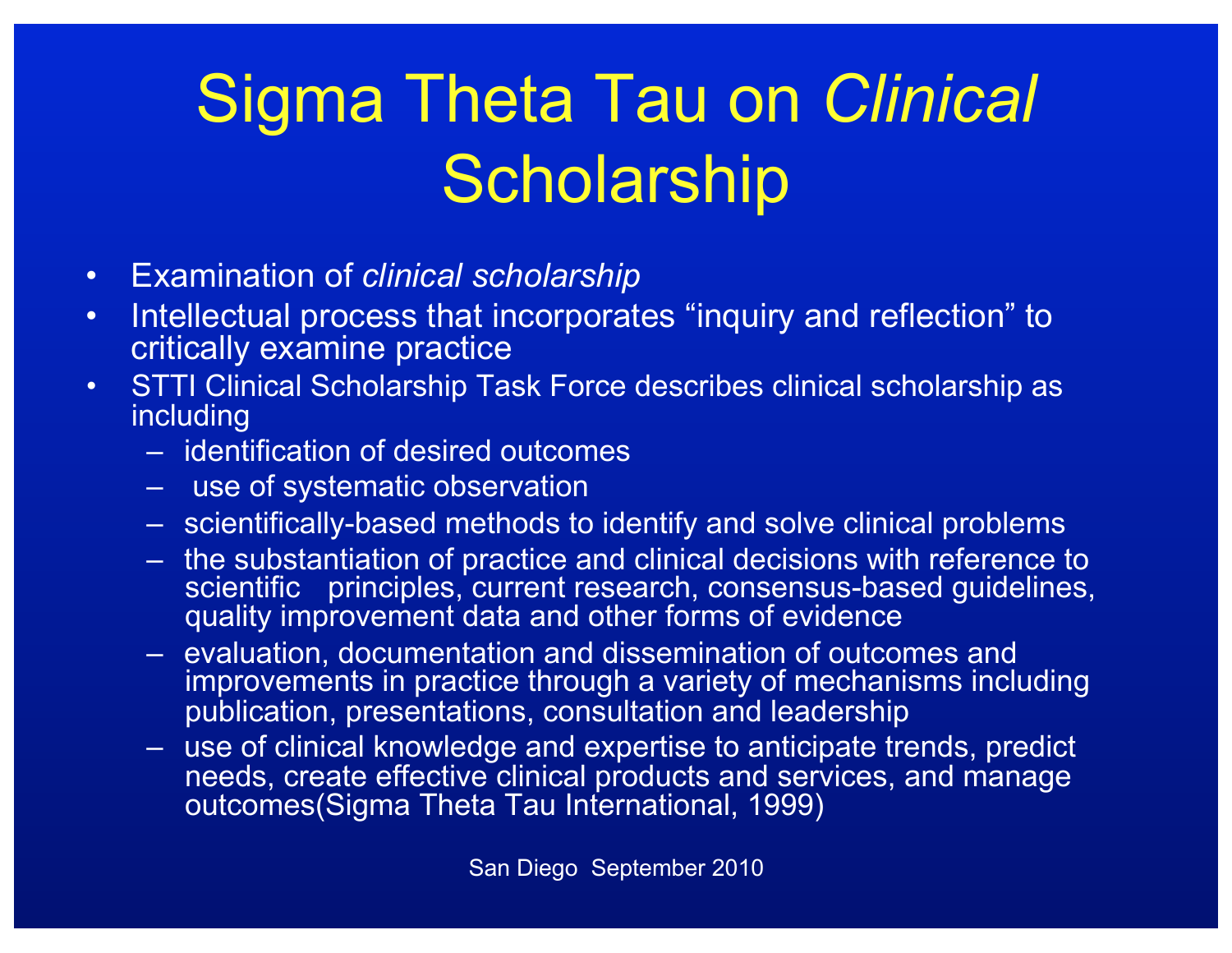# Nurses on Clinical Scholarship

- Clinical scholarship begins with reflective observations of patients but differs from clinical research. It results in knowing based on informed, intelligent, and clinically grounded analysis (Diers, 1995)
- Clinical scholarship, defined as that knowledge derived from the analysis and synthesis of observations of clients and families, is a complex activity that has as its purpose the discovery, organization, analysis, synthesis and transmission of knowledge resulting from client-oriented nursing practice (Palmer, 1986)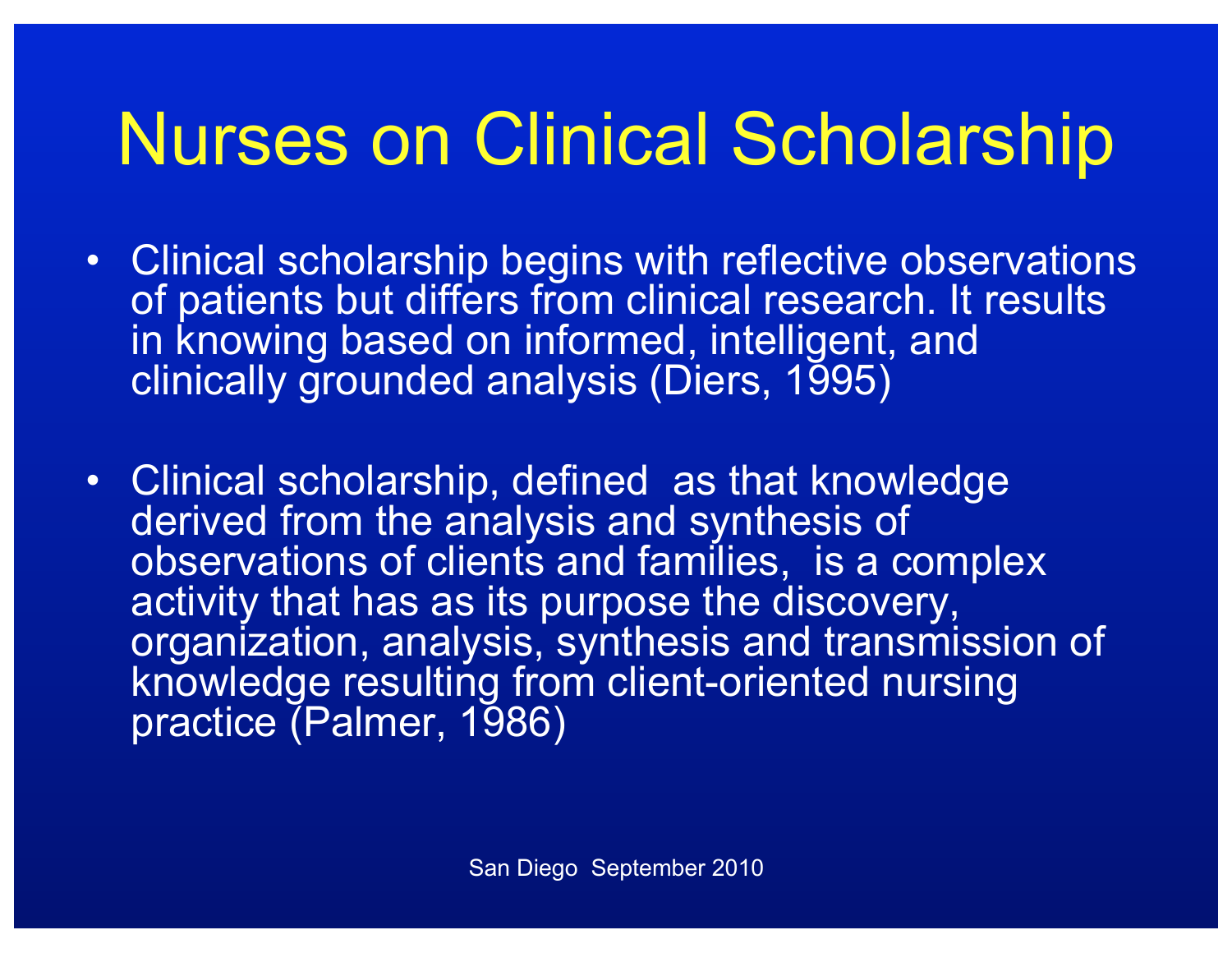# Nurses on Clinical Scholarship

- A clinical scholar depends upon a deep understanding and autonomous preserve within the context of delivering care….A clinical scholar is a doer, a practitioner—an observant, analytical expert searching for themes, comparing outcomes, alert to synergies, and grounded in reflection. (Mundinger, 2009)
- Knowledge development is based on the scholarship of discovery and relates to outcome research and the development of the evidence for new models of practice (Fiandt et al., 2003)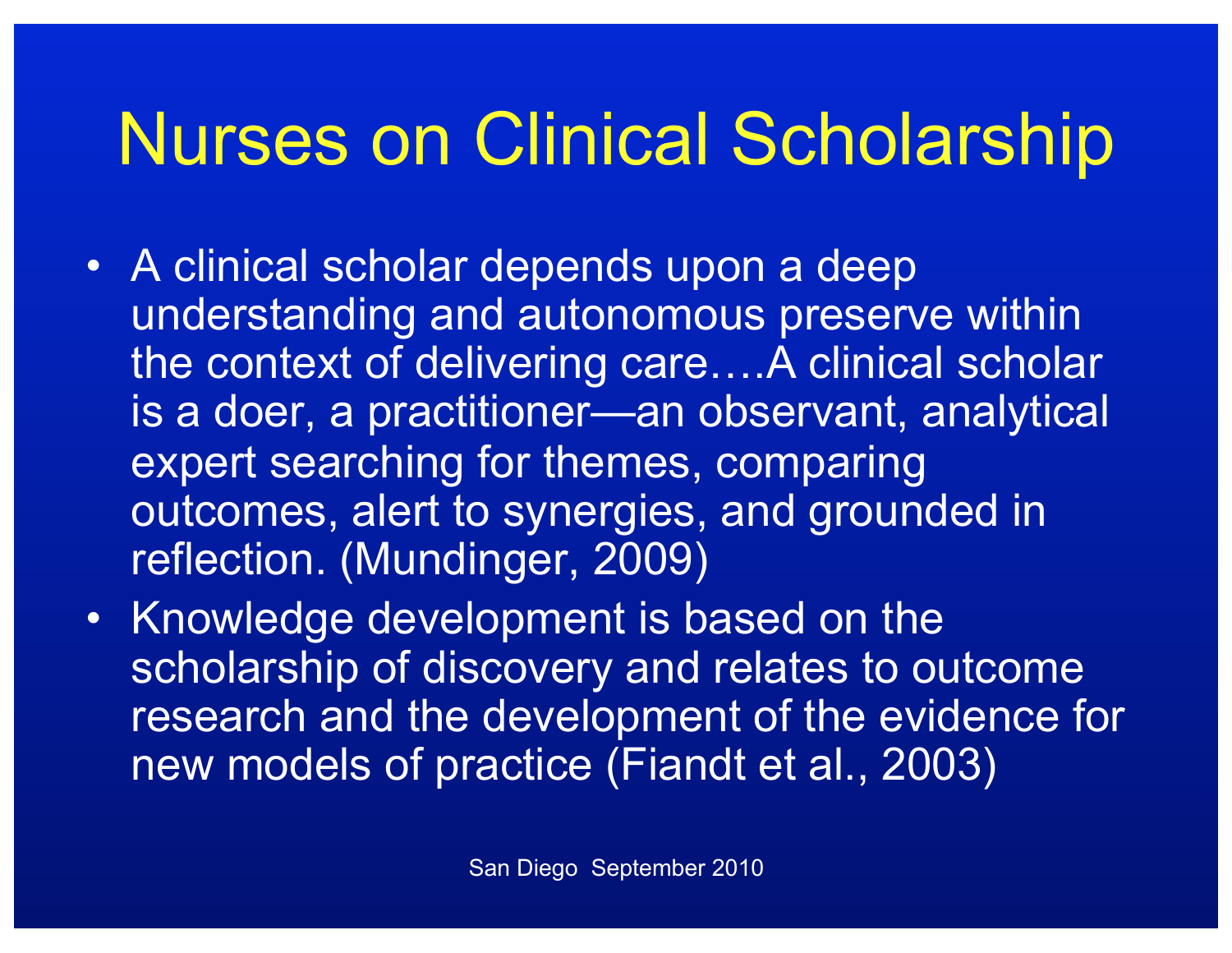#### Dreher (1999) on Clinical **Scholarship**

- Clinical scholarship is an intellectual process, grounded in curiosity by an individual with strong knowledge in the field.
- Observation is foundational
- Analysis of the observed data including interpretation and contextualization
- Synthesis of the analysis in a thoughtful and deliberative way
- Application and Dissemination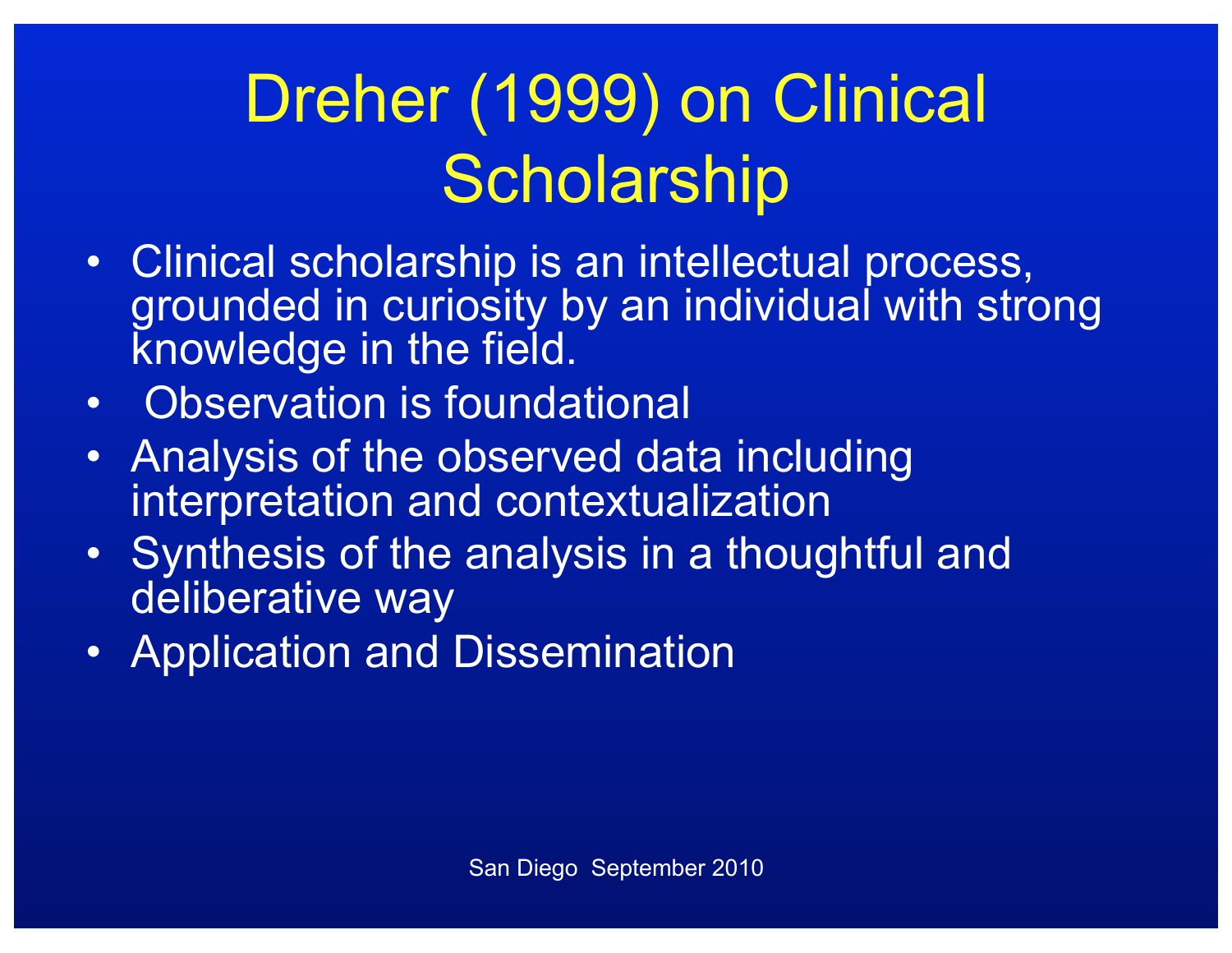# Rigor of Clinical Scholarship

- Systematic way of knowing and problem solving
- Observe, analyze, interpret, apply and disseminate and be subject to peer review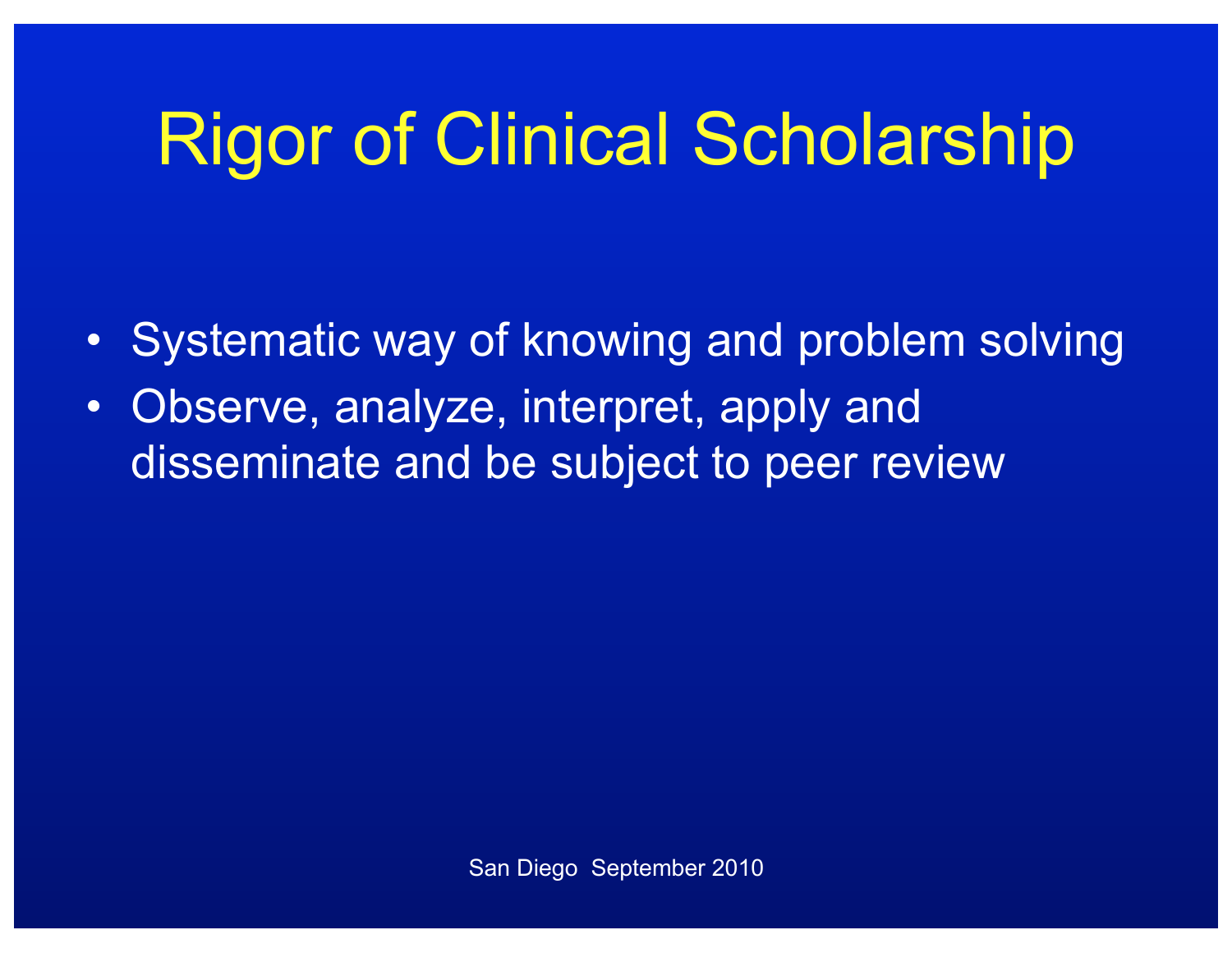#### Dissemination is Paramount

- Scholarship requires the ability to communicate ideas effectively, cogently, coherently and concisely through the written word (Kitson, 2006)
- Transforming the discovery of new knowledge and integration into new practices is only scholarly when it is disseminated to others and judged by other scholars (Glassick, 1997)

San Diego September 2010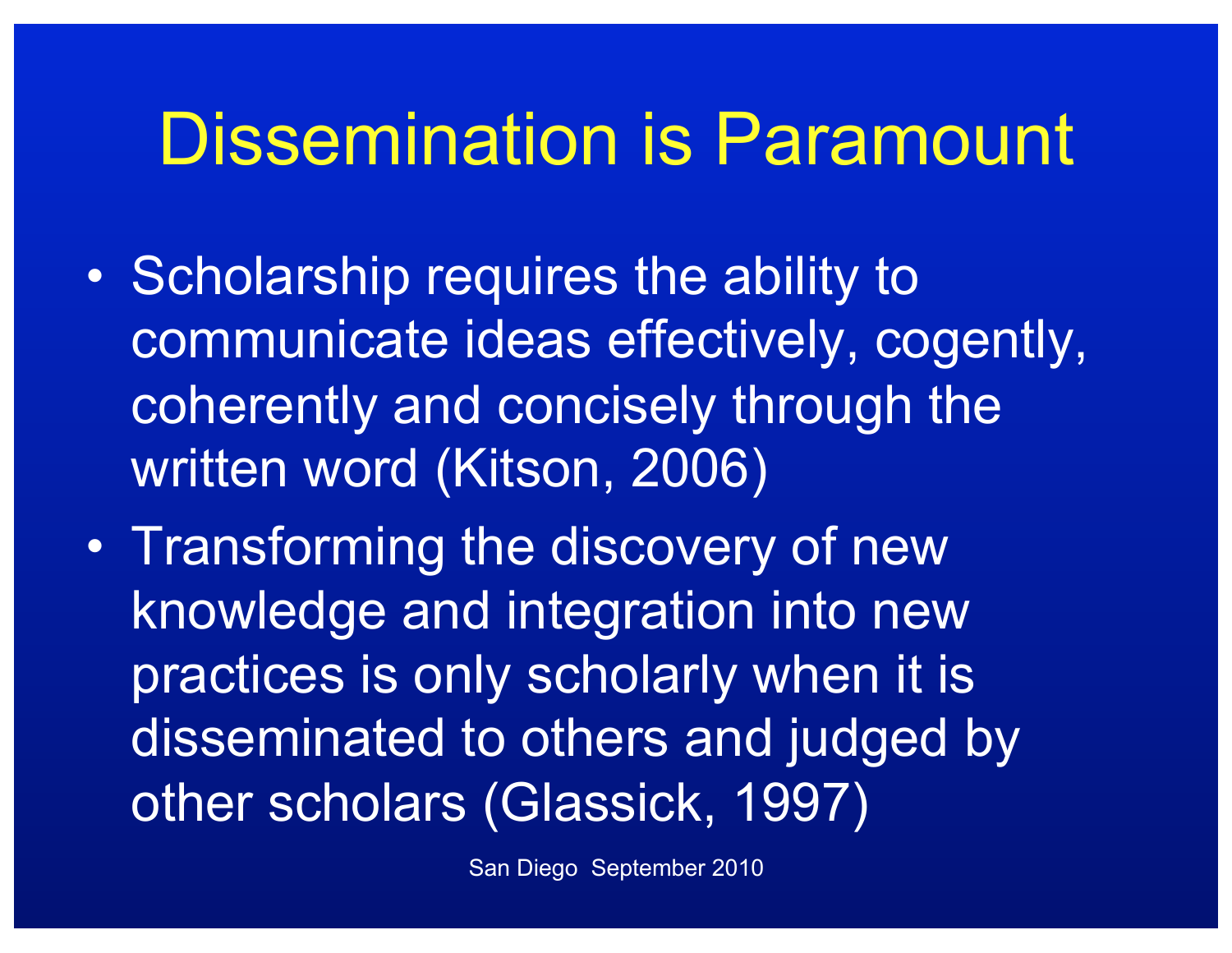#### Themes about the Clinical Scholar

- Engages in thoughtful practice and reflection
- Is actively immersed in the context in which the observation and analysis are made
- Has sustained and enduring immersion in the context
- Uses keen observation and deep reflection that result in new understandings and new knowledge
- Has potential to improve patient outcomes and change the course of clinical practice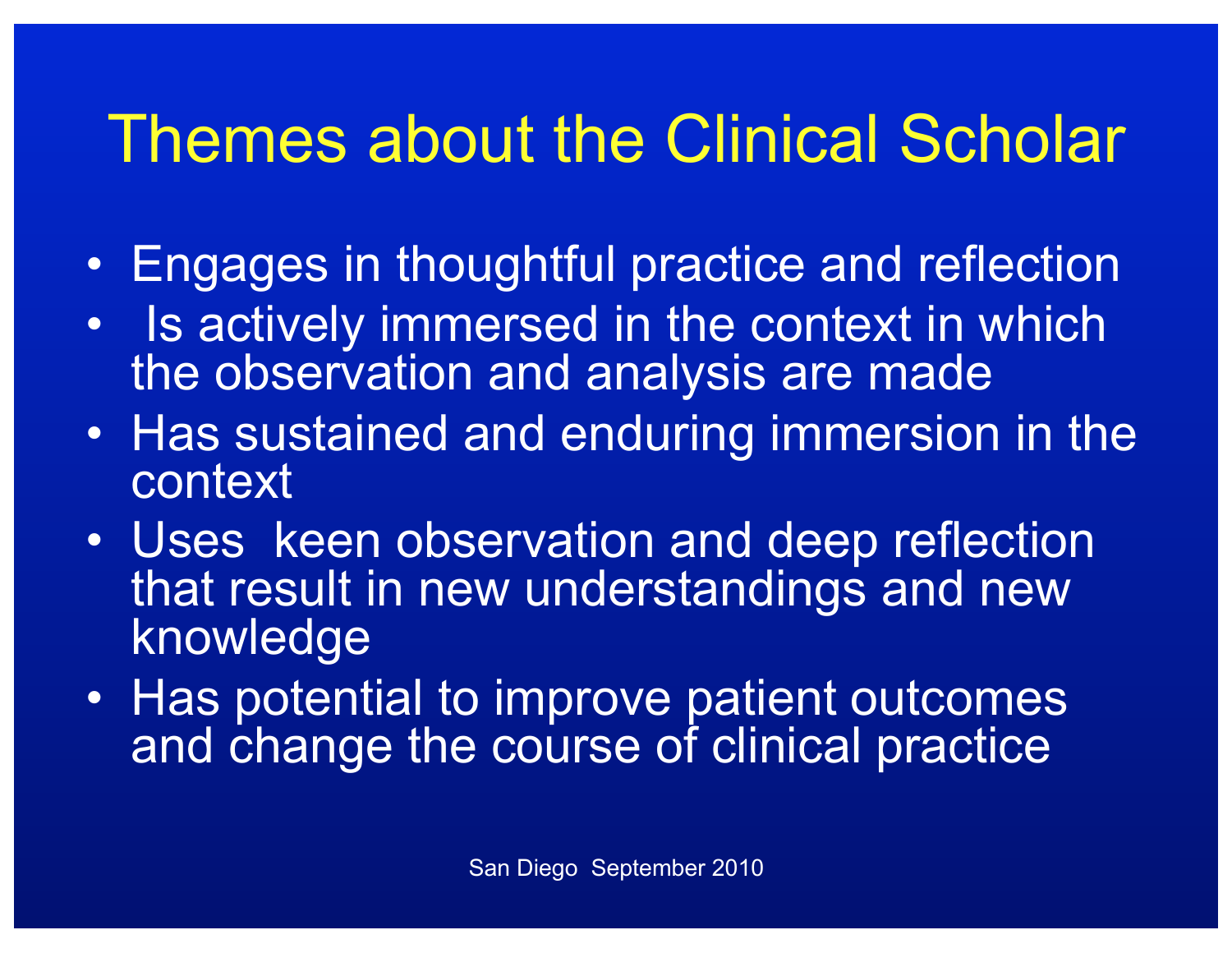### Unique Characteristic of Clinical **Scholarship**

- A nurse clinician engages in clinical scholarship
- Begins with observation that comes from practice and builds on it
- Grounded in creativity, curiosity, reflection and application
- Collaborative within and without of the discipline
- Subject to peer review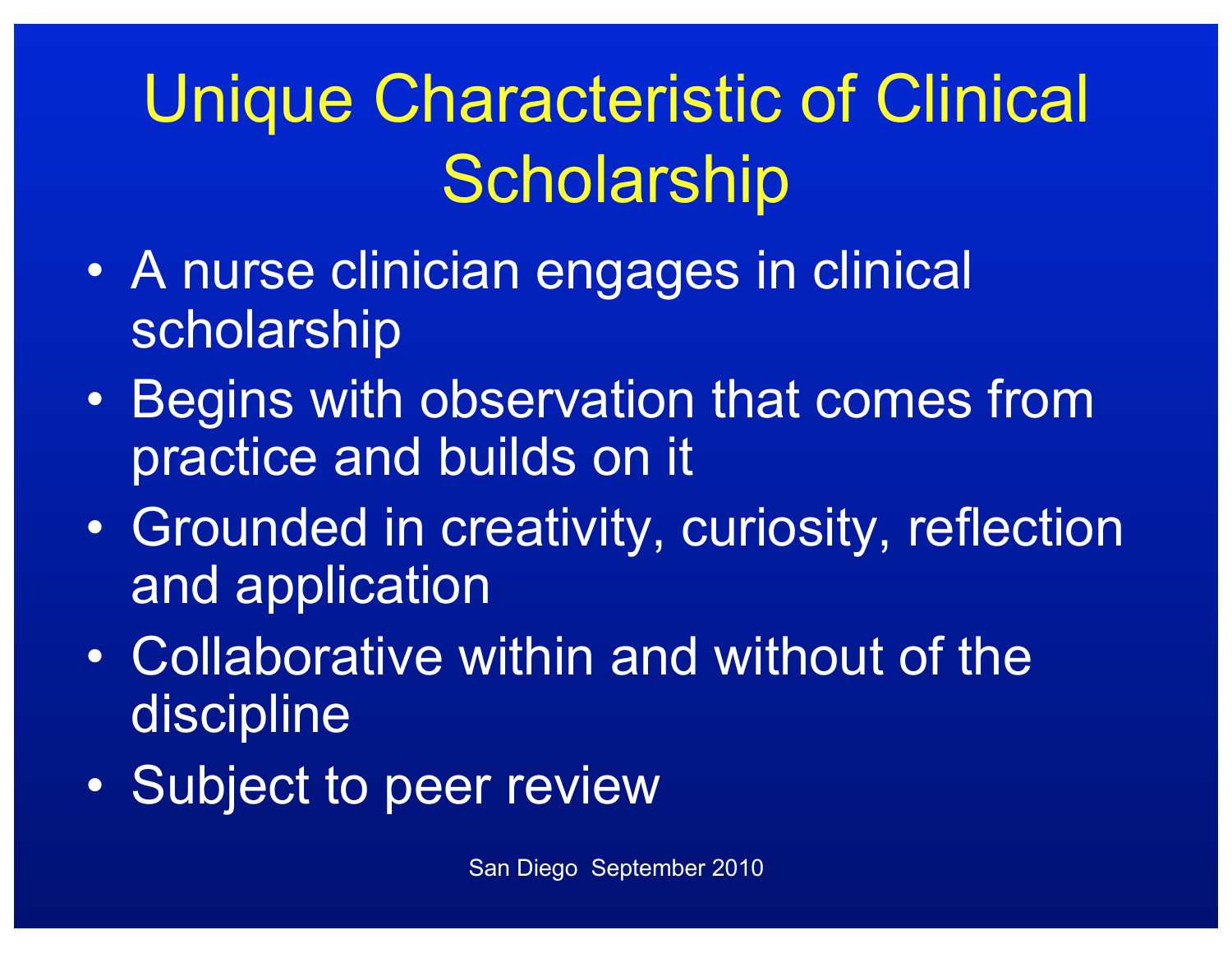#### DNP Exemplifies the Clinical **Scholar**

- Chart the direction of clinical scholarship in academia and practice
- Clarify the definitions and descriptions of nursing scholarship to include these non traditional ways of knowledge and problem solving
- Explore innovative models of clinical scholarship and practice innovations
- Translate evidence to practice with reflection and critically appraisal
- Posit fresh and new linkages among ideas derived from reflection and keen observation
- Build new evidence from practice, in particular, using the power of information technology
- Assume lifelong learning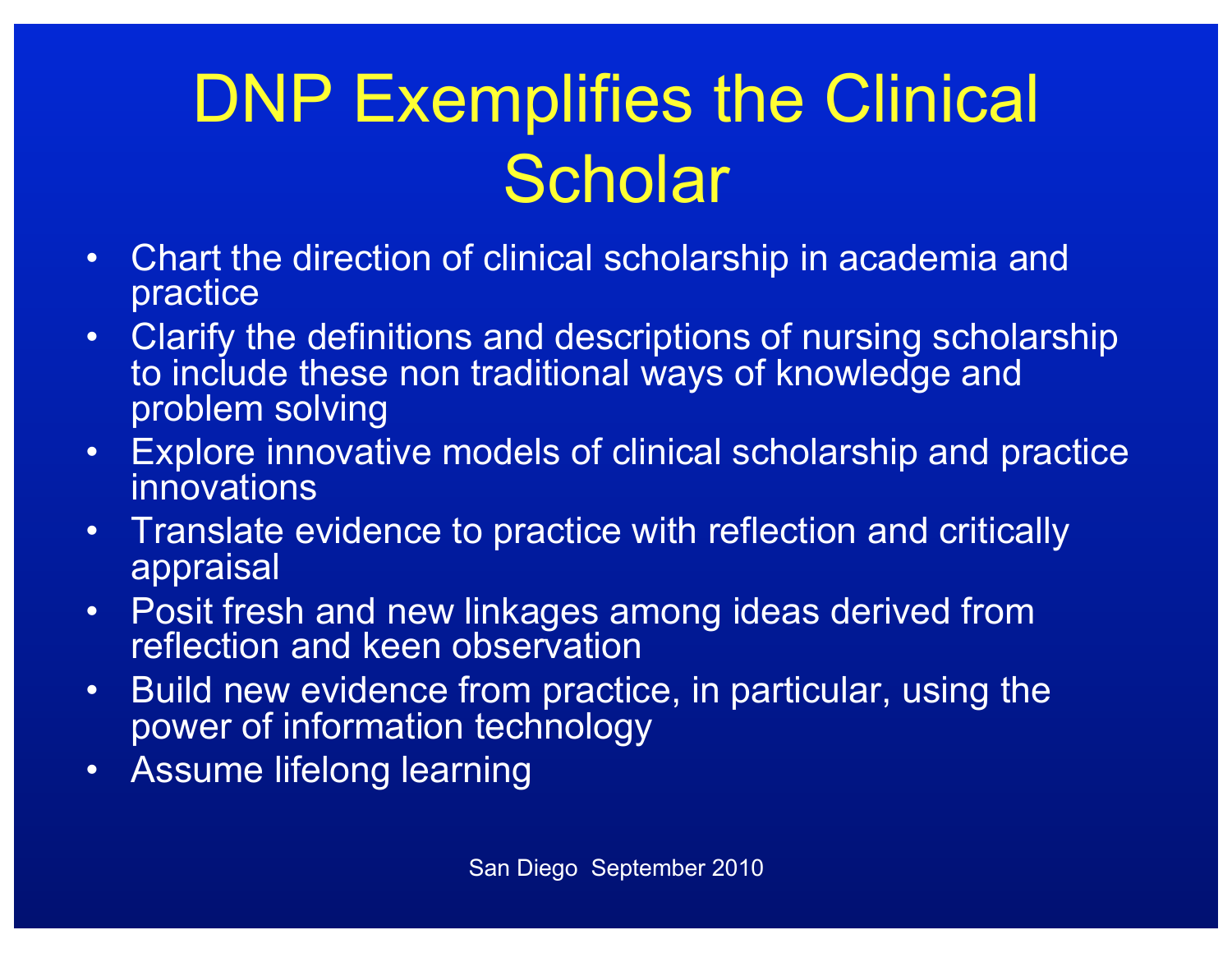#### New Professional Mandate

- Distinguish clinical scholarship from the traditional products of scholarships in nursing
- Establish clinical scholarship within the community of nursing scholars
	- Clinical practice is fundamental to the discipline of nursing
- Disseminate outcomes of clinical scholarship that are derived from nursing practice
- Practice as a clinical scholar